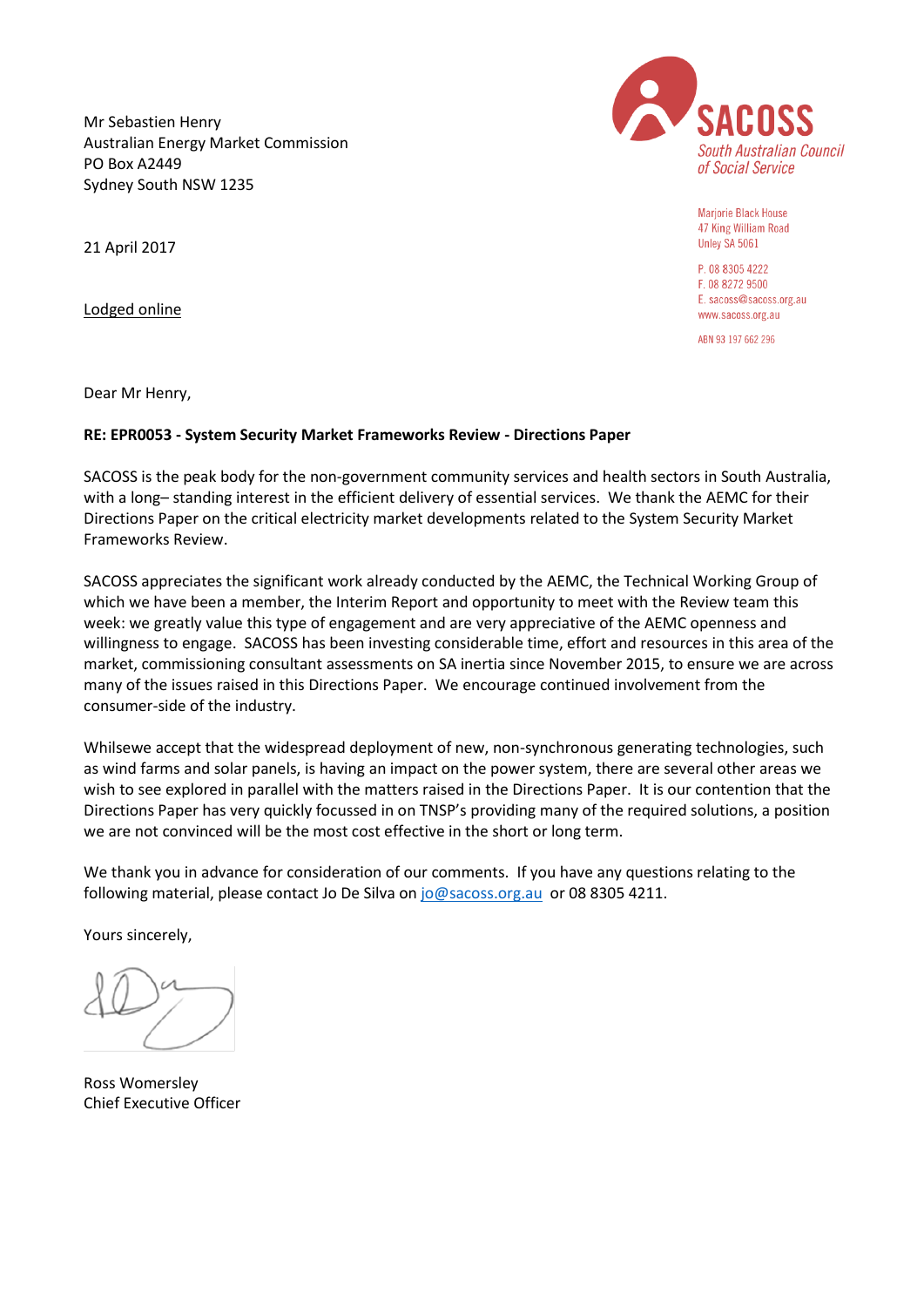### **SACOSS Comments**

<u>.</u>

#### 1. Jumping to TNSP solution provision

SACOSS recognises the identified frequency management options the AEMC has developed, but has some concern with the way these options have been distilled into the 'two staged packages' for further stakeholder feedback. These conclusions, whilst appearing sound and reasonable, concentrate too heavily on TNSP/DNSP provision of the solutions, which at this stage are still technically nebulous and therefore, would appear a poor fit for the current TNSP expenditure models.

Given frequency response is currently the domain of the generation fleet (albeit requiring far more significant tuning and model development as per recent ESCOSA submissions<sup>1</sup>), and FFR by its nature is a form of frequency control, it appears inefficient from the outside to be now suggesting TNSP develop and implement solutions in an area they currently mainly observe. The recent high FCAS price events in SA over the last 18 months (see Figure 1), which should be starting to incentivise FCAS provision in the market which would lower the prices faced by consumers, would be far less effective if the TNSP's were now providing the service. SACOSS acknowledges that cross-utilisation between some network equipment, voltage management and inertia services may occur, but would like to see greater identification of these requirements, in much the same way as NSCAS services are identified before solutions are implemented. As noted in the report, AEMO's NTNDP in December 2016 has only just started to consider NSCAS assessments for some of the system strength issues that were identified in SA.

SACOSS acknowledge and recognise TNSP's will be involved (as should the generation and demand-response communities where possible): all will need to be involved to achieve the most efficient and cost-effective solution for the consumer.

### 2. Non-Synchronous Generation FFR Capability Requirement

The inclusion in the immediate package of requiring only non-synchronous generation to provide FFR capability seems inefficient: it should be all generation or none. Inertia will remain an issue whether there is high or low wind or solar plant in service given the likely displacement of the high inertia, synchronous generation. Without claiming to be proficient in power systems engineering, SACOSS would contend this generator obligation should be extended to all new entrant generation, irrespective of their fuel or dispatch nature. Similarly, mandating a FFR service for the generation fleet but without a means to recover costs, whilst at the same time leaving the development to the TNSP's (who will undoubtedly spend significant capital acquiring and developing inertia/FFR capability for the immediate term, but potentially paid for by customers for the long term), again seems contrary to good electricity practise. If a market signal is desired in the long term (and SACOSS agree this is generally more desirable than not), then use of short duration, audited contracts for the short-term (say 1-4 year in tenure) for the provision of the required inertia or FFR services while the technical envelopes for the market are developed, would seem far more efficient than the current direction.

<sup>1</sup> [http://www.escosa.sa.gov.au/ArticleDocuments/1047/20170208-Inquiry-](http://www.escosa.sa.gov.au/ArticleDocuments/1047/20170208-Inquiry-LicensingInverterConnectedGeneratorsIssuesPaperSubmission-KSummers.pdf.aspx?Embed=Y)[LicensingInverterConnectedGeneratorsIssuesPaperSubmission-KSummers.pdf.aspx?Embed=Y](http://www.escosa.sa.gov.au/ArticleDocuments/1047/20170208-Inquiry-LicensingInverterConnectedGeneratorsIssuesPaperSubmission-KSummers.pdf.aspx?Embed=Y)